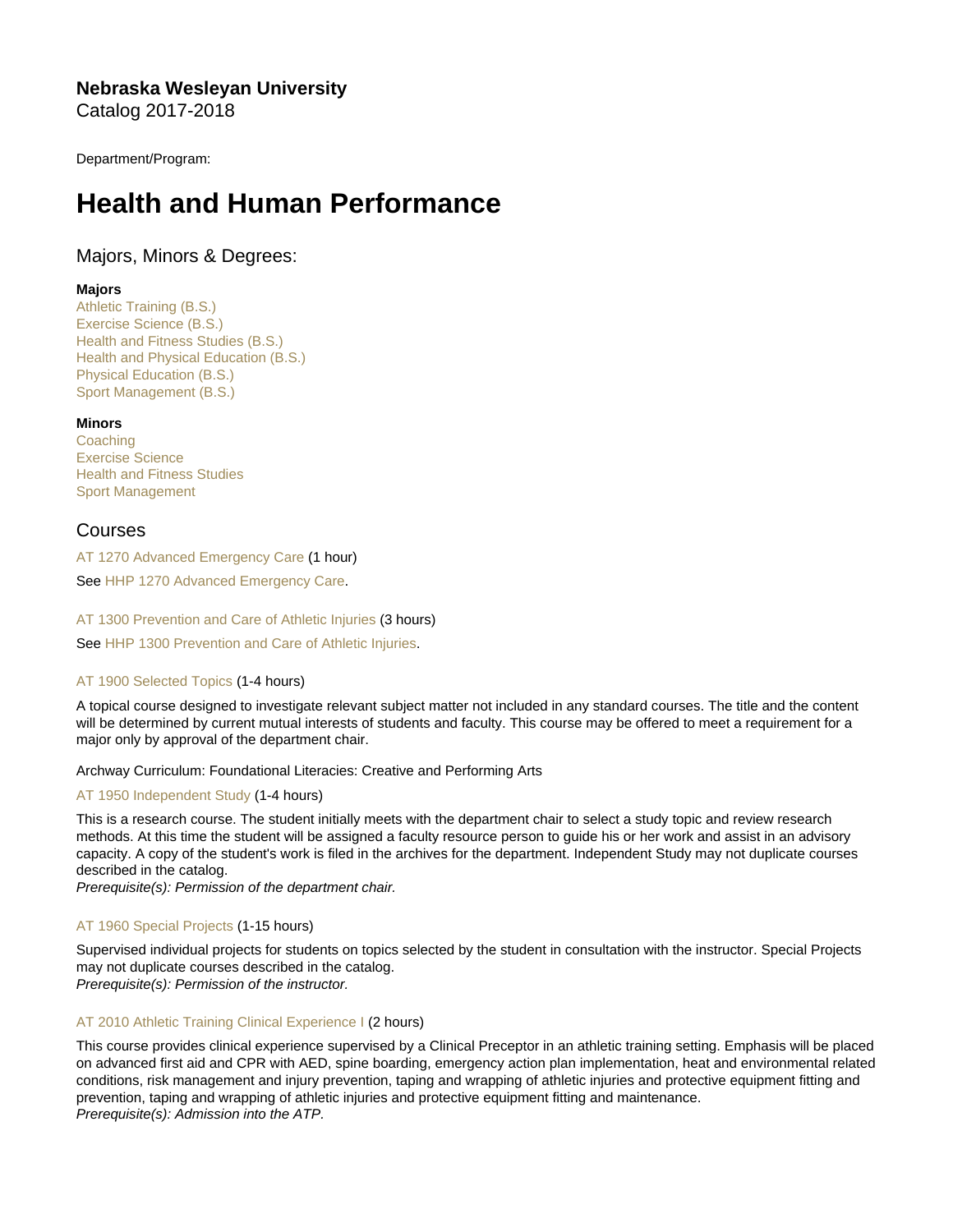# [AT 2020 Athletic Training Clinical Experience II](https://catalog.nebrwesleyan.edu/node/317696) (2 hours)

This course provides clinical experience supervised by a Clinical Preceptor in an athletic training setting. Emphasis will be placed on recognition and evaluation of the lower extremity sports injuries. Prerequisite(s): AT-2010.

#### [AT 2400 Physical Exam of the Lower Extremity](https://catalog.nebrwesleyan.edu/node/317697) (3 hours)

An in-depth study of how the lower extremities including skills used to evaluate, treat and manage athletic injuries. Includes one 1-hour lab per week.

Prerequisite(s): Formal admission into ATP or [BIO 1090 Introduction to Human Anatomy and Physiology I](https://catalog.nebrwesleyan.edu/cc/2021-2022/course/361238) and [BIO 1100](https://catalog.nebrwesleyan.edu/cc/2021-2022/course/361721) [Introduction to Human Anatomy and Physiology II](https://catalog.nebrwesleyan.edu/cc/2021-2022/course/361721) and junior standing and permission of the instructor.

#### [AT 2410 Physical Exam of the Upper Extremity](https://catalog.nebrwesleyan.edu/node/317698) (3 hours)

An in-depth study of the upper extremities including skills used to evaluate, treat and manage athletic injuries. Includes one 1 hour lab per week.

Prerequisite(s): AT-2400.

# [AT 2450 Therapeutic Modalities of Athletic Injuries](https://catalog.nebrwesleyan.edu/node/317699) (3 hours)

This course is designed to provide an overview of the theory, application, and knowledge of therapeutic modalities. The use of heat, cold, electrical, and other treatments will be explored. Includes one 1-hour lab per week. Prerequisite(s): Admission to the ATP, AT-2400, and permission of the instructor.

# [AT 2900 Selected Topics](https://catalog.nebrwesleyan.edu/node/318676) (1-4 hours)

A topical course designed to investigate relevant subject matter not included in any standard courses. The title and the content will be determined by current mutual interests of students and faculty. This course may be offered to meet a requirement for a major only by approval of the department chair.

# [AT 2950 Independent Study](https://catalog.nebrwesleyan.edu/node/318677) (1-4 hours)

This is a research course. The student initially meets with the department chair to select a study topic and review research methods. At this time the student will be assigned a faculty resource person to guide his or her work and assist in an advisory capacity. A copy of the student's work is filed in the archives for the department. Independent Study may not duplicate courses described in the catalog.

Prerequisite(s): Permission of the department chair.

# [AT 2960 Special Projects](https://catalog.nebrwesleyan.edu/node/318678) (1-15 hours)

Supervised individual projects for students on topics selected by the student in consultation with the instructor. Special Projects may not duplicate courses described in the catalog.

Prerequisite(s): Permission of the instructor.

# [AT 3010 Athletic Training Clinical Experience III](https://catalog.nebrwesleyan.edu/node/318152) (2 hours)

This course provides clinical experience supervised by a Clinical Preceptor in an athletic training setting. Emphasis will be placed on recognition and evaluation of upper extremity injuries, and therapeutic modalities. Prerequisite(s): AT-2020.

# [AT 3020 Athletic Training Clinical Experience IV](https://catalog.nebrwesleyan.edu/node/318153) (2 hours)

This course provides clinical experience supervised by a Clinical Preceptor in an athletic training setting. Emphasis will be placed on conditioning and rehabilitation exercises for injuries. Prerequisite(s): AT-3010.

#### [AT 3330 Health Assessment](https://catalog.nebrwesleyan.edu/node/317700) (3 hours)

This course will provide skills required to conduct a holistic health assessment through comprehensive analysis of a patient's health status across the age continuum. Topics include: dermatological, cardiovascular, ear, nose and throat, neurological, respiratory, musculoskeletal, gastrointestinal, renal and urogenital, endocrine and metabolic systems, and psychological medical disorders.

Cross listed with [HHP 3330.](https://catalog.nebrwesleyan.edu/cc/2021-2022/course/360384) Prerequisite(s): Junior standing.

[AT 3600 Rehabilitation of Injuries](https://catalog.nebrwesleyan.edu/node/317701) (3 hours)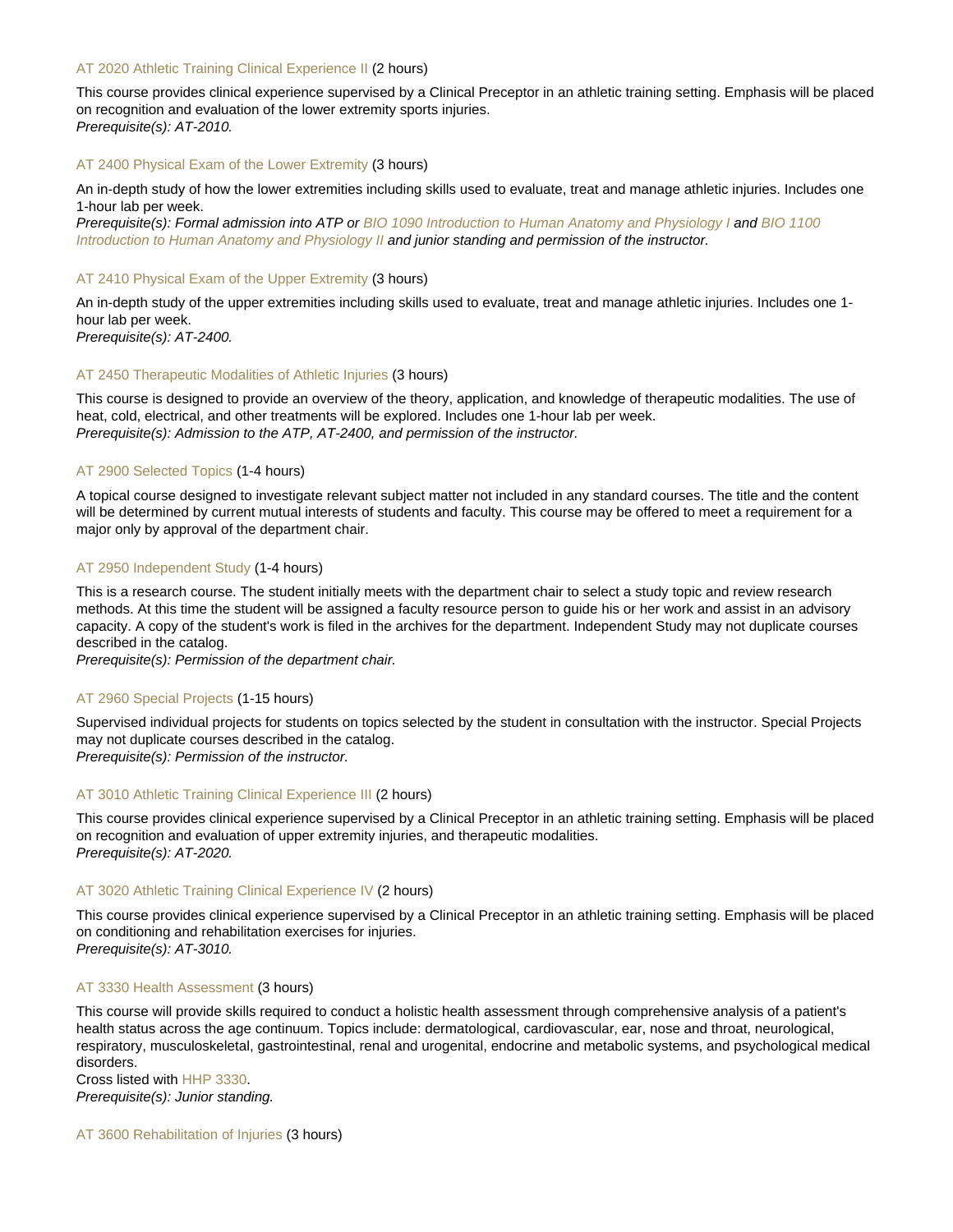This course involves learning essential components of a rehabilitation program including principles of therapeutic exercises, rehabilitation techniques and special therapeutic techniques. Includes one 1-hour lab per week. Prerequisite(s): Admission to the ATP, AT-2400, AT-2410 and permission of instructor.

# Archway Curriculum: Essential Connections: Writing Instructive

# [AT 3900 Selected Topics](https://catalog.nebrwesleyan.edu/node/318680) (1-4 hours)

A topical course designed to investigate relevant subject matter not included in any standard courses. The title and the content will be determined by current mutual interests of students and faculty. This course may be offered to meet a requirement for a major only by approval of the department chair.

# [AT 3950 Independent Study](https://catalog.nebrwesleyan.edu/node/318681) (1-4 hours)

This is a research course. The student initially meets with the department chair to select a study topic and review research methods. At this time the student will be assigned a faculty resource person to guide his or her work and assist in an advisory capacity. A copy of the student's work is filed in the archives for the department. Independent Study may not duplicate courses described in the catalog.

Prerequisite(s): Permission of the department chair.

# [AT 3960 Special Projects](https://catalog.nebrwesleyan.edu/node/318682) (1-15 hours)

Supervised individual projects for students on topics selected by the student in consultation with the instructor. Special Projects may not duplicate courses described in the catalog. Prerequisite(s): Permission of the instructor.

# [AT 4010 Athletic Training Clinical Experience V](https://catalog.nebrwesleyan.edu/node/318154) (2 hours)

This course provides clinical experience supervised by a Clinical Preceptor in an athletic training setting. Emphasis is placed on medical conditions and disabilities, pharmacology, nutritional aspects of injury and illness, and psychosocial intervention and referral.

Prerequisite(s): AT-3020.

#### Archway Curriculum: Essential Connections: Experiential Learning: Intensive

# [AT 4020 Athletic Training Clinical Experience VI](https://catalog.nebrwesleyan.edu/node/318155) (2 hours)

This course provides clinical experience supervised by a Clinical Preceptor in an athletic training setting. Emphasis is placed on the use of computer software, health care administration, and professional development. Incorporated into this course will be a research project which serves as a capstone of the educational experiences at Nebraska Wesleyan University. Prerequisite(s): AT-4010.

# Archway Curriculum: Essential Connections: Experiential Learning: Intensive

#### [AT 4350 Organization and Administration of Athletic Training](https://catalog.nebrwesleyan.edu/node/317702) (3 hours)

This course is designed to study the application of the organizational and administrative outlooks in regards to the field of athletic training. It will address emergency care situations in respect to proper record keeping, facility management, and scheduling of medical staff and equipment. In addition, an in-depth exploration of the requirements set forth by OSHA and other federal agencies will be incorporated into each learning environment.

Prerequisite(s): Admission into the ATP, Junior standing, and permission of instructor.

Archway Curriculum: Essential Connections: Discourse Instructive

#### [AT 4900 Selected Topics](https://catalog.nebrwesleyan.edu/node/318684) (1-4 hours)

A topical course designed to investigate relevant subject matter not included in any standard courses. The title and the content will be determined by current mutual interests of students and faculty. This course may be offered to meet a requirement for a major only by approval of the department chair.

# [AT 4950 Independent Study](https://catalog.nebrwesleyan.edu/node/317703) (1-12 hours)

This is a research course. The student initially meets with the department chair to select a study topic and review research methods. At this time the student will be assigned a faculty resource person to guide his or her work and assist in an advisory capacity. A copy of the student's work is filed in the archives of the department. Independent Study may not duplicate courses described in the catalog.

Prerequisite(s): Senior standing or permission of the department chair.

#### [AT 4960 Special Projects](https://catalog.nebrwesleyan.edu/node/317704) (1-15 hours)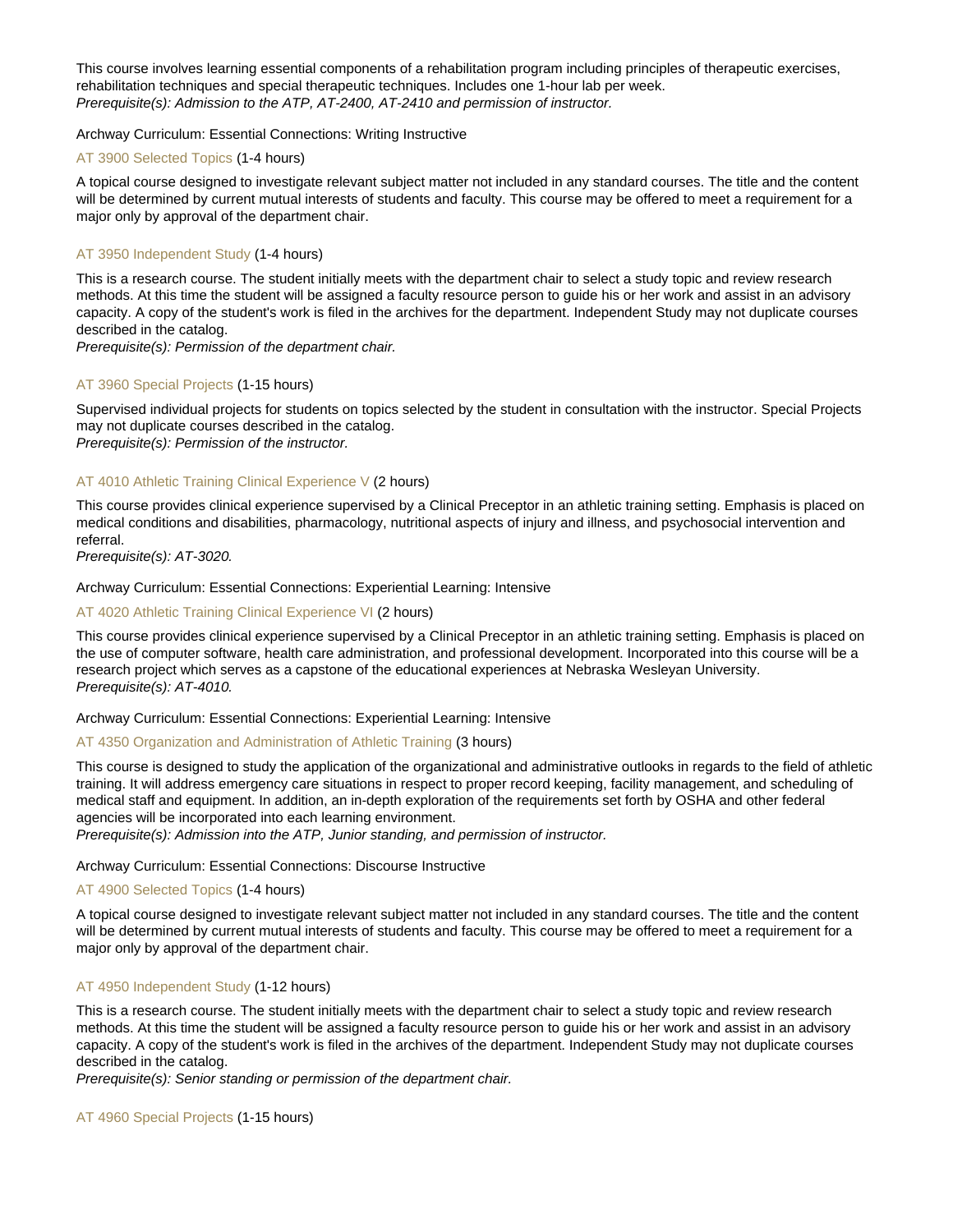Supervised individual projects for students on topics selected by the student in consultation with the instructor. Special Projects may not duplicate courses described in the catalog. Prerequisite(s): Permission of the instructor.

# [AT 4970 Internship](https://catalog.nebrwesleyan.edu/node/317705) (1-8 hours)

An on-the-job experience oriented toward the student's major interest. The student is to secure a position in an organization that satisfies the mutual interests of the instructor, the sponsor, and the student. May be repeated for a maximum of 8 credit hours. P/F Only.

Prerequisite(s): Junior standing and approval of the supervising faculty member.

#### [AT 4980 Professional Engagement/Capstone Seminar](https://catalog.nebrwesleyan.edu/node/317706) (2 hours)

See HHP-4980.

# [AT 4990 Senior Assessment and Comprehensive Exam](https://catalog.nebrwesleyan.edu/node/317707) (0 hours)

As partial fulfillment of a major in the Health and Human Performance Department, a student must take and pass, with a B or better, a comprehensive examination during his or her senior year. The comprehensive examination is designed to assess critical thinking, knowledge, and application of skills learned. P/F Only. Cross listed with [HHP 4990.](https://catalog.nebrwesleyan.edu/cc/2021-2022/course/360406) Prerequisite(s): Senior standing and a departmental major, or permission of the instructor. (Normally offered each semester.)

# [HHP 1000 Varsity Sports](https://catalog.nebrwesleyan.edu/node/317775) (0-1 hour)

Participation on a varsity team regularly coached and organized by a member of the staff. Course may be recorded on transcript a maximum of four times in each sport, with a limit of one recording per year per sport. Pass/Fail only.

# [HHP 1020 Advanced Physical Performance](https://catalog.nebrwesleyan.edu/node/317777) (0-1 hours)

A course designed for developing speed, agility, strength explosiveness and overall conditioning for any sport. The course is recommended for well-conditioned students. May be repeated for a maximum of 2 credit hours. Pass/Fail only. (Normally offered each spring semester.)

#### [HHP 1030 Handball](https://catalog.nebrwesleyan.edu/node/317778) (1 hour)

A course designed to teach fundamental skills and knowledge of beginning handball. Pass/Fail only.

# [HHP 1040 Weight Training](https://catalog.nebrwesleyan.edu/node/317779) (1 hour)

A course designed to help students develop a healthier lifestyle through weight training. The course includes information on proper technique and training program organization. Safety is emphasized and there are no strength standards. May be repeated for a maximum of 2 credit hours.

Pass/Fail only.

# [HHP 1050 Fitness Walk/Run](https://catalog.nebrwesleyan.edu/node/317780) (1 hour)

A course designed to improve cardiovascular endurance through individual workouts, and to introduce students to fitness-related principles. May be repeated for maximum of 2 credit hours. Pass/Fail only.

(Normally offered each spring semester.)

#### [HHP 1060 Tennis](https://catalog.nebrwesleyan.edu/node/317781) (1 hour)

A course designed to teach fundamental skills and techniques of beginning tennis. Pass/Fail only.

#### [HHP 1070 Dance](https://catalog.nebrwesleyan.edu/node/317782) (1 hour)

A course designed to teach basics techniques of dance and to introduce students to a variety of dance styles. Pass/Fail only.

[HHP 1080 Racquetball](https://catalog.nebrwesleyan.edu/node/317783) (1 hour)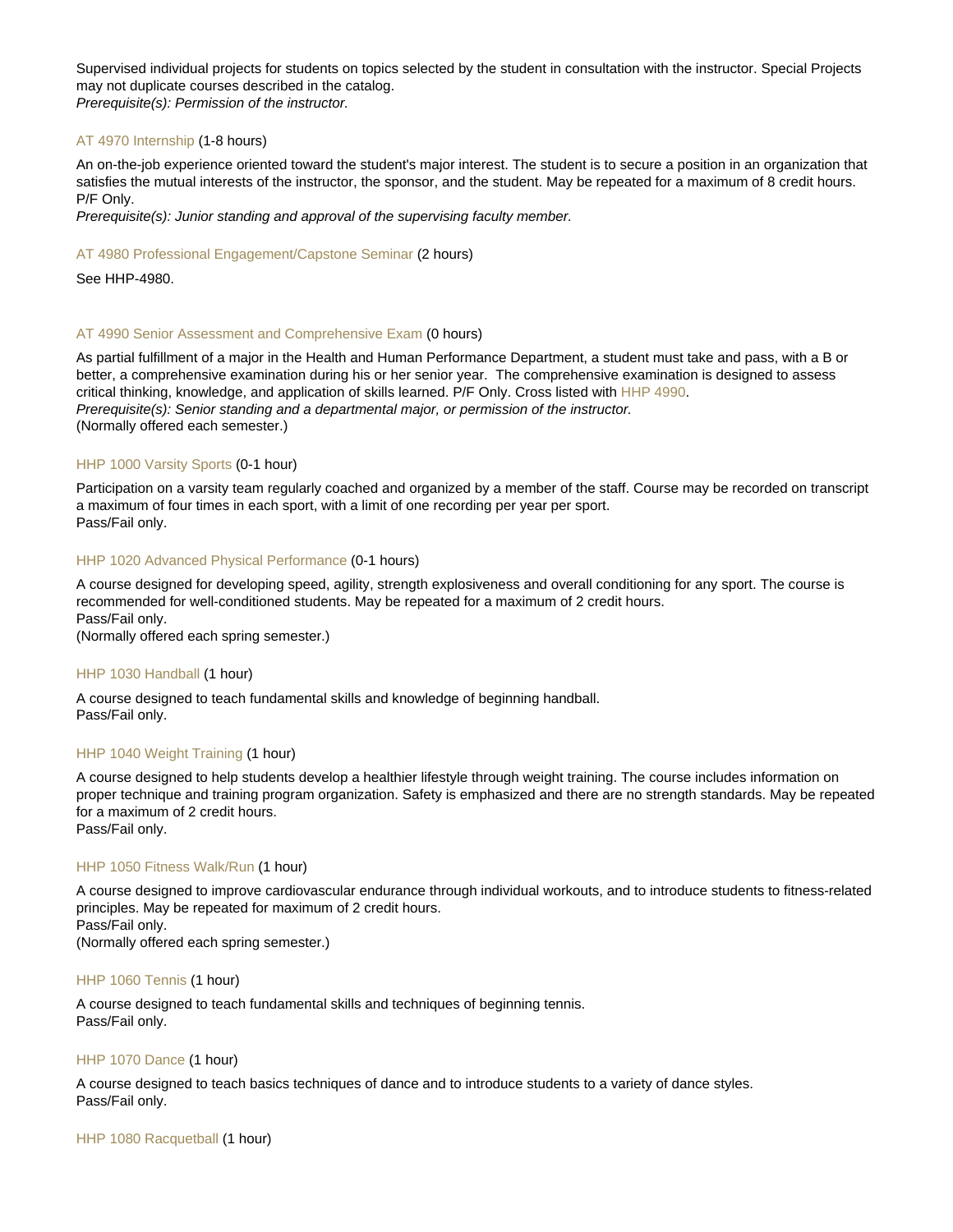A course designed to teach fundamental skills and knowledge of beginning racquetball. Pass/Fail only.

# [HHP 1090 Bowling](https://catalog.nebrwesleyan.edu/node/317784) (1 hour)

A course designed to teach fundamental skills and knowledge of beginning bowling. Pass/Fail only.

# [HHP 1100 Golf](https://catalog.nebrwesleyan.edu/node/317785) (1 hour)

A course designed to teach fundamental skills and knowledge of beginning golf. Pass/Fail only. (Normally offered each semester.)

# [HHP 1110 Fitness Cycling](https://catalog.nebrwesleyan.edu/node/317786) (1 hour)

A course designed to introduce students to outdoor cycling and to improve cardiovascular endurance through individual and group workouts. Bike and helmet required. May be repeated for a maximum of 2 credits. Pass/Fail only.

# [HHP 1120 Aerobics](https://catalog.nebrwesleyan.edu/node/317787) (1 hour)

A course designed to introduce students to fitness-related principles and to improve cardiovascular endurance through aerobic activity. May be repeated for a maximum of 2 credits. Pass/Fail only.

# [HHP 1130 Cross Training](https://catalog.nebrwesleyan.edu/node/317788) (1 hour)

A course designed to introduce students to a variety of methods to develop cardiovascular endurance. Students will receive basic instruction in several proven cross training methods. May be repeated for a maximum of 2 credits. Pass/Fail only.

#### [HHP 1140 Swimming](https://catalog.nebrwesleyan.edu/node/317789) (1 hour)

A course designed to teach the fundamental skills of water exploration, primary swimming skills, stroke readiness, and stroke development.

Pass/Fail only.

#### [HHP 1150 Yoga I](https://catalog.nebrwesleyan.edu/node/317790) (1 hour)

A course designed to promote health, alleviate stress, improve skeletal alignment, and increase muscular strength and flexibility. Students will learn a series of physical postures (asanas) as well as practical methods for relaxation, breathing techniques (pranayama), and concentration designed to balance the mind, body and spirit. Pass/Fail only.

#### [HHP 1160 Fitness Swimming](https://catalog.nebrwesleyan.edu/node/317791) (1 hour)

A course designed to improve cardiovascular endurance through individual workouts and to introduce students to fitness-related principles. The student must have swimming competency. May be repeated for a maximum of 2 credit hours. Pass/Fail only.

#### [HHP 1180 Scuba I: Open Water Dive](https://catalog.nebrwesleyan.edu/node/317793) (1 hour)

A course designed to introduce students to background principles and beginning techniques of scuba diving. Certification may be awarded at the discretion of the instructor. Students must have basic swimming ability and be in general good health. Pass/Fail only.

(Normally offered each semester.)

# [HHP 1190 Scuba II: Advanced Open Water Dive](https://catalog.nebrwesleyan.edu/node/317794) (1 hour)

A course designed to introduce student to underwater navigation, deep diving, night diving, and confined water skills. Students must have basic swimming ability and be in general good health. P/F Only. Prerequisite(s): [HHP 1180 Scuba I: Open Water Dive](https://catalog.nebrwesleyan.edu/cc/2021-2022/course/360351).

#### [HHP 1210 Lifeguard Training/Head Lifeguard](https://catalog.nebrwesleyan.edu/node/318162) (2 hours)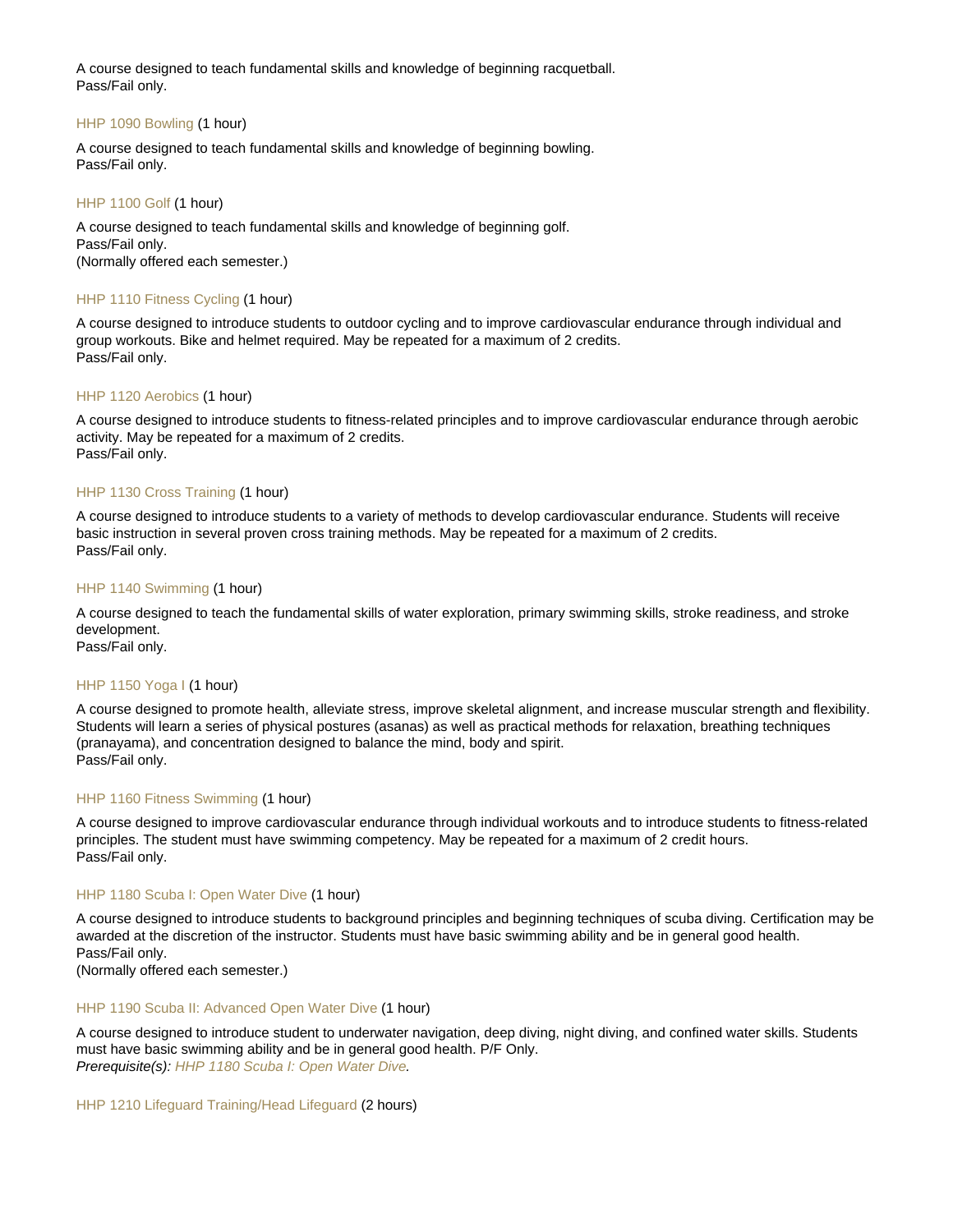A course designed for prospective lifeguards and students interested in becoming head lifeguards. Students will be certified by the American Red Cross. (Normally offered each summer.)

# [HHP 1250 Health and Wellness](https://catalog.nebrwesleyan.edu/node/317795) (2 hours)

A course designed to enable students to develop a concept of total health and fitness such that the student can attain a degree of physical well-being consonant with each student's unique abilities. The experiences in this course will focus on maintaining physical activity across the entire life span in order to promote life-long physical well-being. Specific topics include nutrition, cardiovascular endurance, body composition, muscular strength and endurance, muscular flexibility, behavior modification, stress management, and disease prevention.

(Normally offered each semester.)

# [HHP 1260 Human Health and Wellness](https://catalog.nebrwesleyan.edu/node/325889) (2 hours)

A course designed to give the students a better understanding of how the body functions. Health and wellness involves the study of factors affecting the physical, emotional and mental well-being of individuals. Health is a state of body and mind viewed within the context of the individual, community, society, and environment. This class will offer a holistic view of how ones external and internal factors affect health.

(Normally offered each semester.)

#### Archway Curriculum: Integrative Core: Human Health and Disease Thread

#### [HHP 1270 Advanced Emergency Care](https://catalog.nebrwesleyan.edu/node/317797) (1 hour)

A study and application of the principles and techniques involved in the advanced administration of first aid, cardio-pulmonary resuscitation (CPR), and automated electronic defibrillators (AEDs). Students will earn American Red Cross certifications. Cross listed with AT-1270.

(Normally offered each semester.)

# [HHP 1300 Prevention and Care of Athletic Injuries](https://catalog.nebrwesleyan.edu/node/317798) (3 hours)

A study of injuries common to athletic participants and the prevention and care of such injuries. Cross listed with AT-1300. (Normally offered each spring semester.)

# [HHP 1310 Foundations](https://catalog.nebrwesleyan.edu/node/317799) (1 hour)

An overview of the fields of Physical Education, Human Performance, and Sports Studies will be studied, which include teaching, exercise science, health and fitness studies, and related fields. Topics addressed will include history; careers; current issues; girls and women in sport; minorities in physical education and sport; teacher, coach, athletic trainer, and exercise specialist certifications; educational values of sports; and the importance of physical activity for all. (Normally offered each semester.)

# [HHP 1320 Introduction to Allied Health](https://catalog.nebrwesleyan.edu/node/317800) (1 hour)

This course is designed to introduce students to the world of allied health. The course will explore careers in the allied health fields. Additionally, students will begin to develop the personal and professional skills needed to work in these fields.

# [HHP 1330 Basic Instruction Block](https://catalog.nebrwesleyan.edu/node/318163) (3 hours)

A course designed to enhance students in skills and teaching techniques used in team, dual, and individual activities. The students will have opportunity for participation and teaching of skills involved in selected activities. This class is designed for students interested in learning a variety of activities.

(Normally offered each spring semester)

# [HHP 1500 Introduction to Coaching Theory](https://catalog.nebrwesleyan.edu/node/317801) (2 hours)

A course designed to develop and expand information about coaching, coaching styles, and coaching strategies. The course will cover practical coaching theories and include information about organization, communication, and motivation. (Normally offered each spring semester.)

#### [HHP 1700 Introduction to Sport Management and Leadership](https://catalog.nebrwesleyan.edu/node/318164) (3 hours)

This course is designed to provide current or future sport program administrators with an overview of the sport management discipline. The introduction is focused on the history of the sport management discipline, career opportunities, management principles, marketing, economics and finance, facility and event management, law, communications, and public relations. These principles are applied to various sport and exercise settings, such as interscholastic, intercollegiate, international, and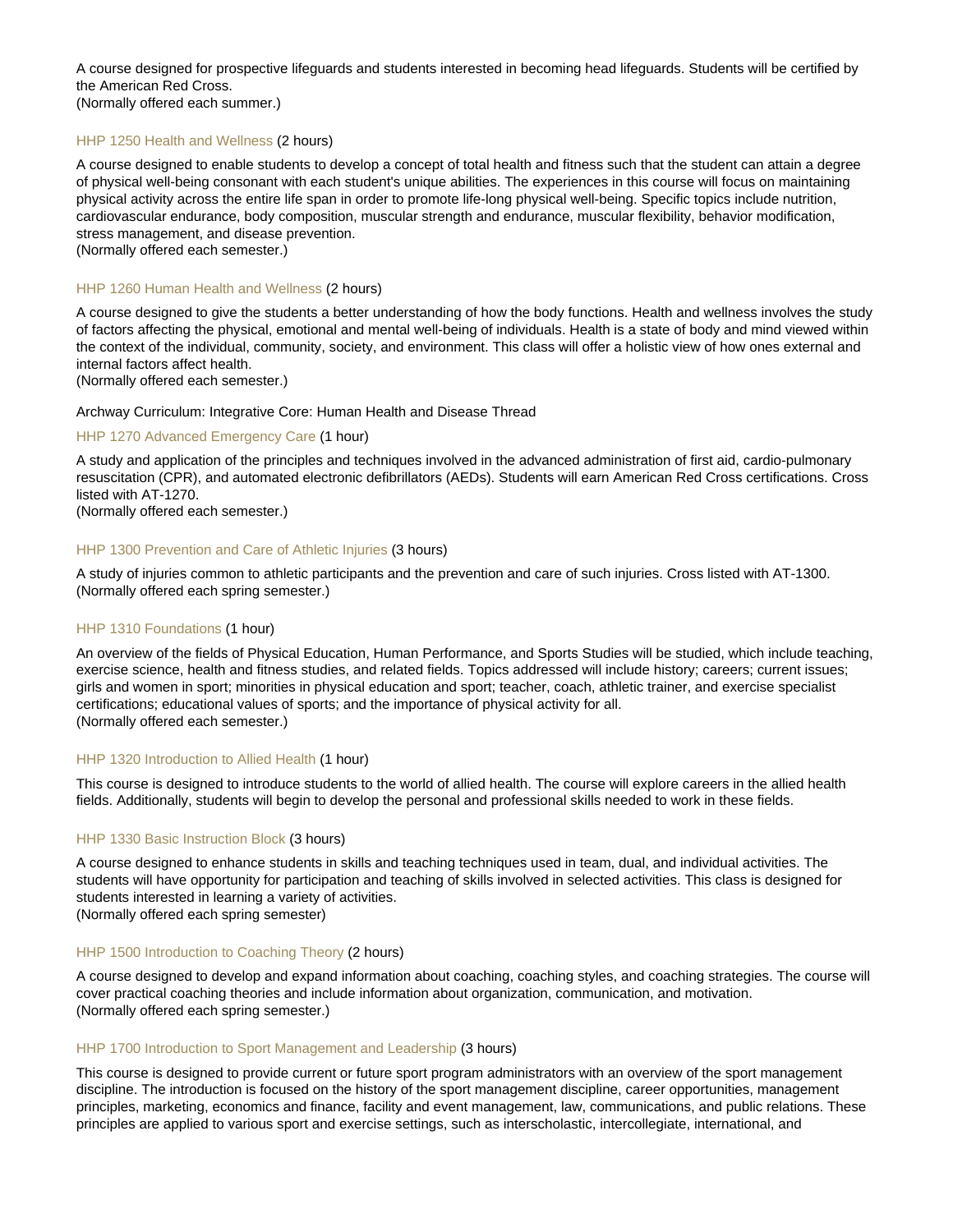professional sport along with the community recreation industries. (Normally offered each semester.)

# [HHP 1740 Sport in Society](https://catalog.nebrwesleyan.edu/node/319224) (2 hours)

Sport in Society course designed in taking global, issues-oriented approach to the study of the role of sport in society. This course encourages the discussion of current sport-related controversies and helps students develop critical thinking skills. This course also provides an analysis of social patterns of sport as these are shaped and maintained in social contexts. Structures and dynamics of sport can be viewed as an instruction that is closely linked with other institutions such as family, education, gender roles, and racial and socioeconomic patterns.

(Normally offered each spring semester.)

# [HHP 1750 Administration and Human Resources Management](https://catalog.nebrwesleyan.edu/node/317803) (3 hours)

A course designed to provide students with the basic principles and applications of management and leadership as they relate to the sport industry. Topics include functions of management, organizational behavior, management theories, management style, human resources management, and theories and styles of leadership as they pertain to the sport industry. Prerequisite(s): Junior standing.

(Normally offered each fall semester.)

#### [HHP 1760 Sports Studies - An Introduction to Football](https://catalog.nebrwesleyan.edu/node/317804) (2 hours)

A course designed to develop and expand information about the game of football. This course will familiarize students with the rules, strategies, and skills associated with football. Information will be provided to benefit students interested in coaching and officiating as well as those who want to increase their knowledge of the game. (Normally offered each fall semester.)

#### [HHP 1770 Sports Studies - An Introduction to Volleyball](https://catalog.nebrwesleyan.edu/node/317805) (2 hours)

A course designed to develop and expand information about the game of volleyball. This course will familiarize students with the rules, strategies, and skills associated with volleyball. Information will be provided to benefit students interested in coaching and officiating as well as those who want to increase their knowledge of the game. (Normally offered each fall semester.)

#### [HHP 1780 Sports Studies - An Introduction to Basketball](https://catalog.nebrwesleyan.edu/node/317806) (2 hours)

A course designed to develop and expand information about the game of basketball. This course will familiarize students with the rules, strategies, and skills associated with basketball. Information will be provided to benefit students interested in coaching and officiating as well as those who want to increase their knowledge of the game. (Normally offered each spring semester.)

#### [HHP 1790 Sports Studies - An Introduction to Baseball/Softball](https://catalog.nebrwesleyan.edu/node/317807) (2 hours)

A course designed to develop and expand information about the game of baseball/softball. This course will familiarize students with the rules, strategies, and skills associated with baseball/softball. Information will be provided to benefit students interested in coaching and officiating as well as those who want to increase their knowledge of the game. (Normally offered each spring semester.)

#### [HHP 1800 Sports Studies - An Introduction to Soccer](https://catalog.nebrwesleyan.edu/node/317808) (2 hours)

A course designed to develop and expand information about the game of soccer. This course will familiarize students with the rules, strategies, and skills associated with soccer. Information will be provided to benefit students interested in coaching and officiating as well as those who want to increase their knowledge of the game. (Normally offered each fall semester.)

#### [HHP 1810 Sport Studies - An Introduction to Track/Cross Country](https://catalog.nebrwesleyan.edu/node/317809) (2 hours)

A class that investigates the science and coaching methods of track and field and cross country. Areas of study include sport psychology, training theory, biomechanics, physiology and philosophy. Classroom work will be supplemented by actual practice coaching.

(Normally offered each summer.)

#### [HHP 1840 Sports Studies: An Introduction to Swimming](https://catalog.nebrwesleyan.edu/node/320376) (2 hours)

A course designed to develop and expand basic information about coaching swimming, such as stroke mechanics, training different energy systems for the various events, dryland/weight training, and mental skills development. Students will learn about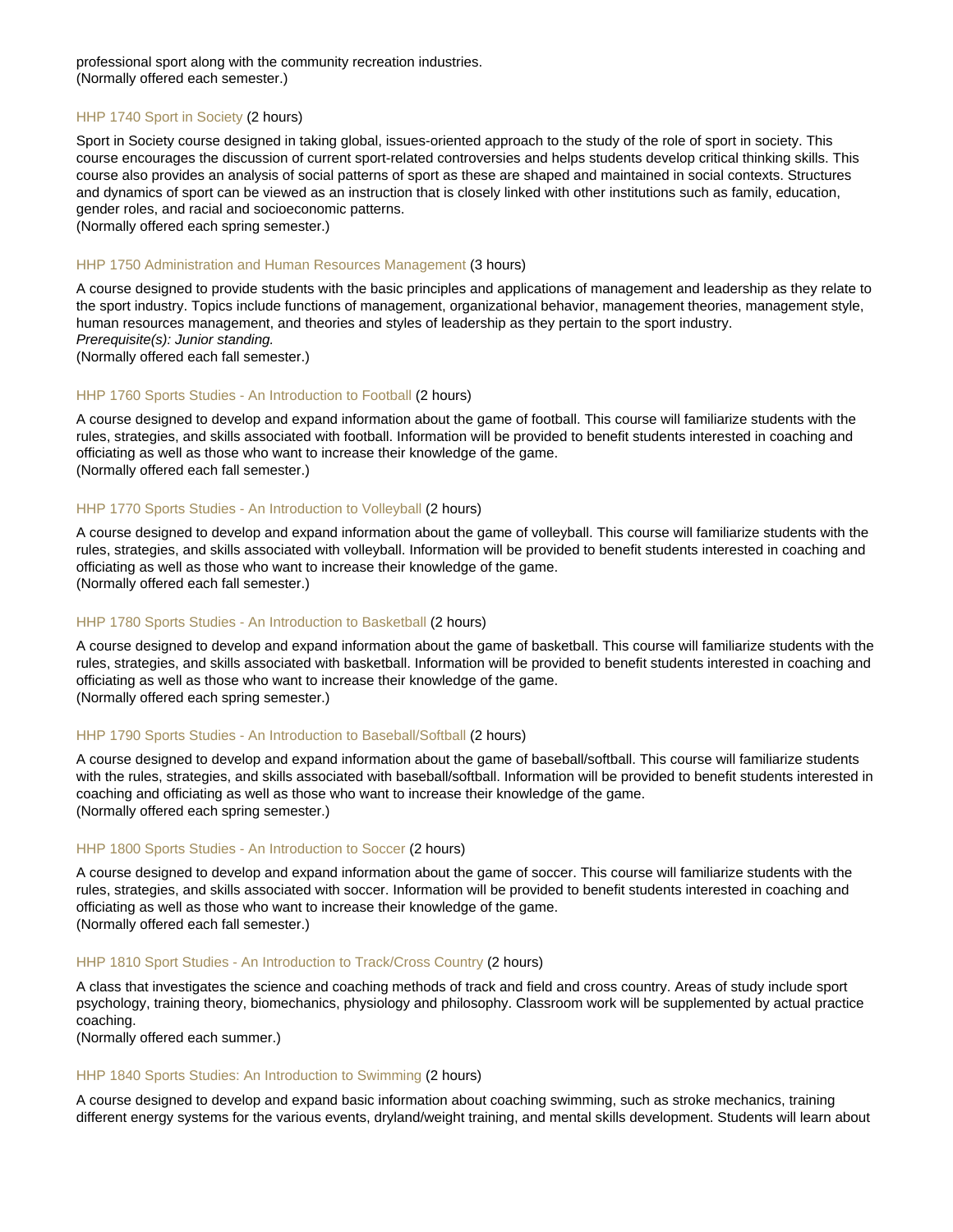the various coaching opportunities in swimming, as well as acquire a general understanding of the rules of competitive swimming.

# [HHP 1900 Selected Topics](https://catalog.nebrwesleyan.edu/node/318888) (1-4 hours)

A topical course designed to investigate relevant subject matter not included in any standard courses. The title and the content will be determined by current mutual interests of students and faculty. This course may be offered to meet a requirement for a major only by approval of the department chair.

# [HHP 1910 Medical Terminology](https://catalog.nebrwesleyan.edu/node/319874) (1 hour)

This course focuses on the systematic approach to word building and term comprehension of medical terms. Includes definitions, spellings, pronunciations and common abbreviations of medical terms.

#### [HHP 1950 Independent Study](https://catalog.nebrwesleyan.edu/node/318889) (1-4 hours)

This is a research course. The student initially meets with the department chair to select a study topic and review research methods. At this time the student will be assigned a faculty resource person to guide his or her work and assist in an advisory capacity. A copy of the student's work is filed in the archives for the department. Independent Study may not duplicate courses described in the catalog.

Prerequisite(s): Permission of the department chair.

## [HHP 1960 Special Projects](https://catalog.nebrwesleyan.edu/node/318890) (1-15 hours)

Supervised individual projects for students on topics selected by the student in consultation with the instructor. Special Projects may not duplicate courses described in the catalog.

Prerequisite(s): Permission of the instructor.

# [HHP 2010 Drugs in Modern Society](https://catalog.nebrwesleyan.edu/node/317810) (3 hours)

A course designed to develop and expand information about the use and abuse of drugs including: alcohol, tobacco, depressants, stimulants, narcotics, inhalants, club drugs, date rape drugs, hallucinogens, marijuana, sport enhancement drugs, prescription and OTC drugs. The course will include history of, and facts about the substances, the pharmacokinetic properties, the formation of laws, the victims, prevention, and approaches to treating the problem. (Normally offered each fall semester.)

Archway Curriculum: Essential Connections: Discourse Instructive Archway Curriculum: Integrative Core: Human Health and Disease Thread

[HHP 2020 Consumer, Community, and Environment Health Issues](https://catalog.nebrwesleyan.edu/node/317811) (3 hours)

A course designed to develop and expand information about the environment, the informed health consumer, healthful aging and community health. The course will acquaint students with the process of aging, consumer protection, the environment, and community from a health perspective. (Normally offered each fall semester.)

Archway Curriculum: Integrative Core: Human Health and Disease Thread

#### [HHP 2030 Human Sexuality](https://catalog.nebrwesleyan.edu/node/317812) (3 hours)

A course designed to develop and expand current information about human sexuality in a practical manner. The course will present facts and statistics about anatomy and physiology, gender, sexual orientation, reproduction, sexually transmitted infections, contraception, sexual growth and development, relationships and sexual communication, sexual health, commercialization of sex and sexual coercion.

(Normally offered each spring semester.)

Archway Curriculum: Essential Connections: Discourse Instructive Archway Curriculum: Essential Connections: Diversity Instructive: U.S. Archway Curriculum: Integrative Core: Human Health and Disease Thread Archway Curriculum: Integrative Core: UC Reflected Self Thread

[HHP 2040 Stress and Disease Management](https://catalog.nebrwesleyan.edu/node/317813) (2 hours)

A course designed to develop and expand information about stress, mental health, and major chronic diseases. The course will present causes and warning signs of major chronic diseases and coping strategies for emotional stress. (Normally offered each fall semester.)

Archway Curriculum: Integrative Core: Human Health and Disease Thread

[HHP 2050 Pharmaceutical Drugs I](https://catalog.nebrwesleyan.edu/node/319917) (2 hours)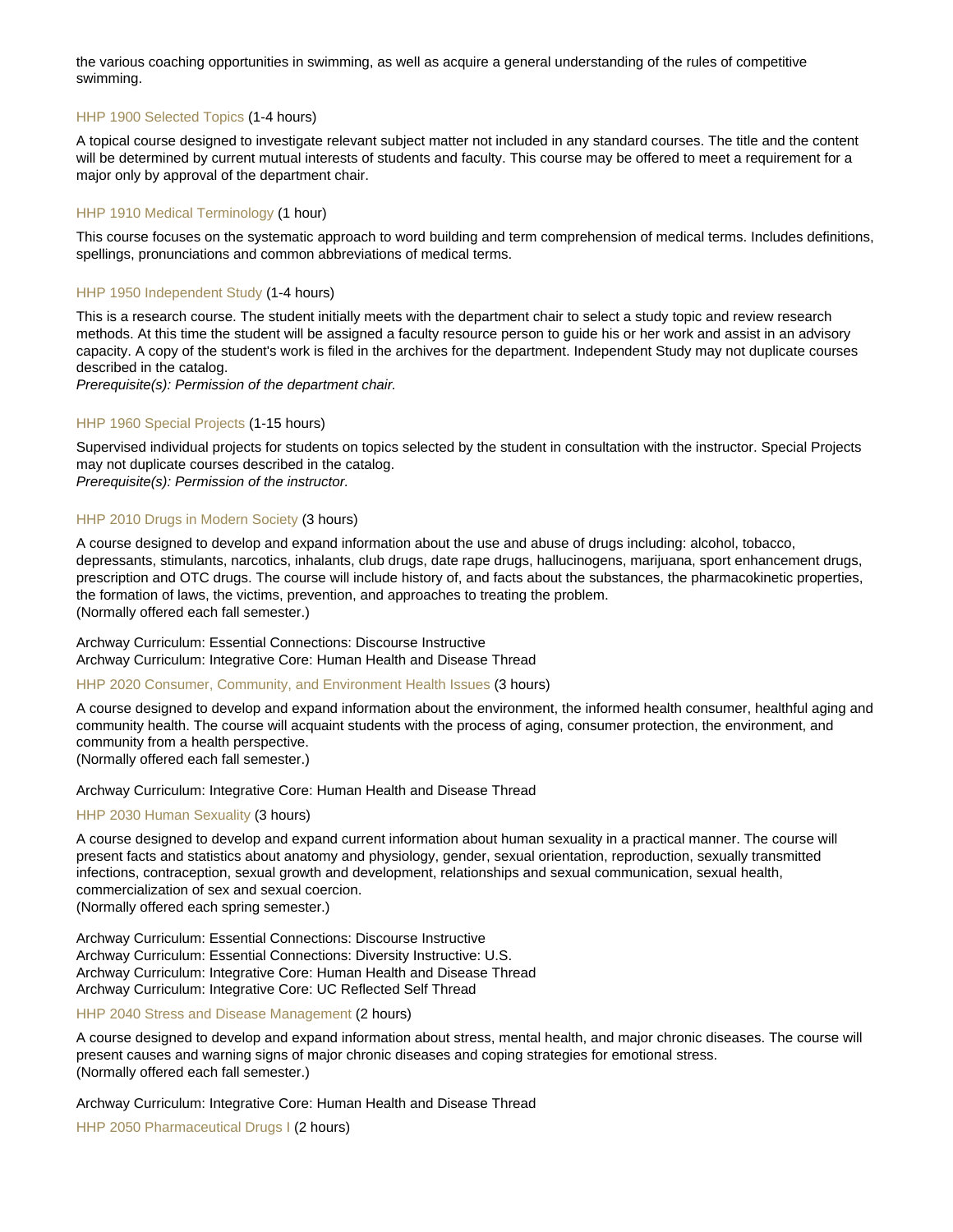This course is designed to provide an extensive framework of knowledge through the introduction to pharmacologic principles. A basic knowledge of the subject of drugs, their sources, and their uses will be introduced. Medication preparation, supplies, and specific information on each route of administration are covered.

Prerequisite(s): [HHP 1910 Medical Terminology](https://catalog.nebrwesleyan.edu/cc/2021-2022/course/362423) or [NURS 1910 Medical Terminology](https://catalog.nebrwesleyan.edu/cc/2021-2022/course/362424).

# [HHP 2060 Pharmacology Drugs II](https://catalog.nebrwesleyan.edu/node/320025) (2 hours)

This course is designed to provide an extensive framework of knowledge through the study of medications. Students will study drugs according to classifications including characteristics of typical drugs, their purposes, side effects, precautions or contradictions, and interactions.

Prerequisite(s): [HHP 1910](https://catalog.nebrwesleyan.edu/cc/2021-2022/course/362423)/[NURS 1910 Medical Terminology](https://catalog.nebrwesleyan.edu/cc/2021-2022/course/362424) and [HHP 2050 Pharmaceutical Drugs I](https://catalog.nebrwesleyan.edu/cc/2021-2022/course/362465) or permission of the instructor.

# [HHP 2500 Human Nutrition I](https://catalog.nebrwesleyan.edu/node/317816) (2 hours)

This is a course designed to provide students with the basic scientific principles of nutrition focusing on their personal choices and experiences. The student will develop a definition of nutrition, and learn how nutrition has evolved. The student will be introduced to the concepts of: essential nutrient classifications, defining and developing a healthy diet, recommendations for specific nutrients, eating disorders, energy balance and obesity, body composition, lifetime nutrition (infancy to older adults), and food/beverage choices and the influence on chronic disease and optimal wellbeing. (Normally offered each semester)

Archway Curriculum: Integrative Core: Human Health and Disease Thread

# [HHP 2600 Human Nutrition II](https://catalog.nebrwesleyan.edu/node/319969) (2 hours)

This is a course designed to study foods and their effects upon health, development, and performance of the individual. The student will build on materials and knowledge learned from Nutrition I. The student will be introduced to the concepts of: link between food and energy, proper water balance, and electrolytes, science of supplementation, manipulation of macronutrient intake, nutrient timing, customized nutrition plans, and the key concepts of sport nutrition relative to both exercise and nutrition for optimal health and physical performance.

Prerequisite(s): [HHP 2500 Basic Human Nutrition](https://catalog.nebrwesleyan.edu/cc/2021-2022/course/360373)

(Normally offered each spring semester.)

# Archway Curriculum: Essential Connections: Writing Instructive

## [HHP 2640 Positive Psychology](https://catalog.nebrwesleyan.edu/node/319915) (2 hours)

This course provides an introduction to the study of topics related to happiness and the positive aspects of human experience. The first part of the course will focus on the basic areas of research in positive psychology and the methods that researchers use to study happiness, while the second half will broaden the focus to include big-picture issues and real-world application. Prerequisite(s): [PSYCH 1010](https://catalog.nebrwesleyan.edu/cc/2021-2022/course/359804)/[PSYCH 1010FYW Introduction to Psychological Science](https://catalog.nebrwesleyan.edu/cc/2021-2022/course/361710) or permission of instructor.

#### [HHP 2650 Strength Training and Conditioning for Coaches](https://catalog.nebrwesleyan.edu/node/318165) (2 hours)

A course designed to provide coaches with solid guidelines for designing strength training and conditioning programs for athletes. The course will cover information on designing year-round programs, proper training technique, and physiological changes associated with training. (Normally offered each fall semester.)

# [HHP 2660 Personal Training](https://catalog.nebrwesleyan.edu/node/317817) (2 hours)

A course designed to help the student to acquire knowledge and new skills to become a certified personal trainer. This course is designed for entry-level personal trainers. The students will learn the scientific rationale, teaching tools and the practical experience necessary to perform assessments, create individualized programs and progress your clients to their goals. The student will also learn human movement, exercise science, nutrition, and behavior modification, as well as how to build clientele and increase revenue.

Prerequisite(s): [HHP 1270 Advanced Emergency Care,](https://catalog.nebrwesleyan.edu/cc/2021-2022/course/360354) [BIO 1090 Introduction to Human Anatomy and Physiology I](https://catalog.nebrwesleyan.edu/cc/2021-2022/course/361238), [BIO 1100](https://catalog.nebrwesleyan.edu/cc/2021-2022/course/361721) [Introduction to Human Anatomy and Physiology II](https://catalog.nebrwesleyan.edu/cc/2021-2022/course/361721) or permission of the instructor. (Normally offered each spring semester.)

#### [HHP 2720 Introduction to Massage Therapy](https://catalog.nebrwesleyan.edu/node/317818) (3 hours)

This course is an introduction to the field of massage therapy in rehabilitation programs and personal wellness plans. The class will address local, national and global perspectives, current research, history and development in the field. Laboratory experiences with methods in wellness massage are emphasized.

(Normally offered each fall semester and summer.)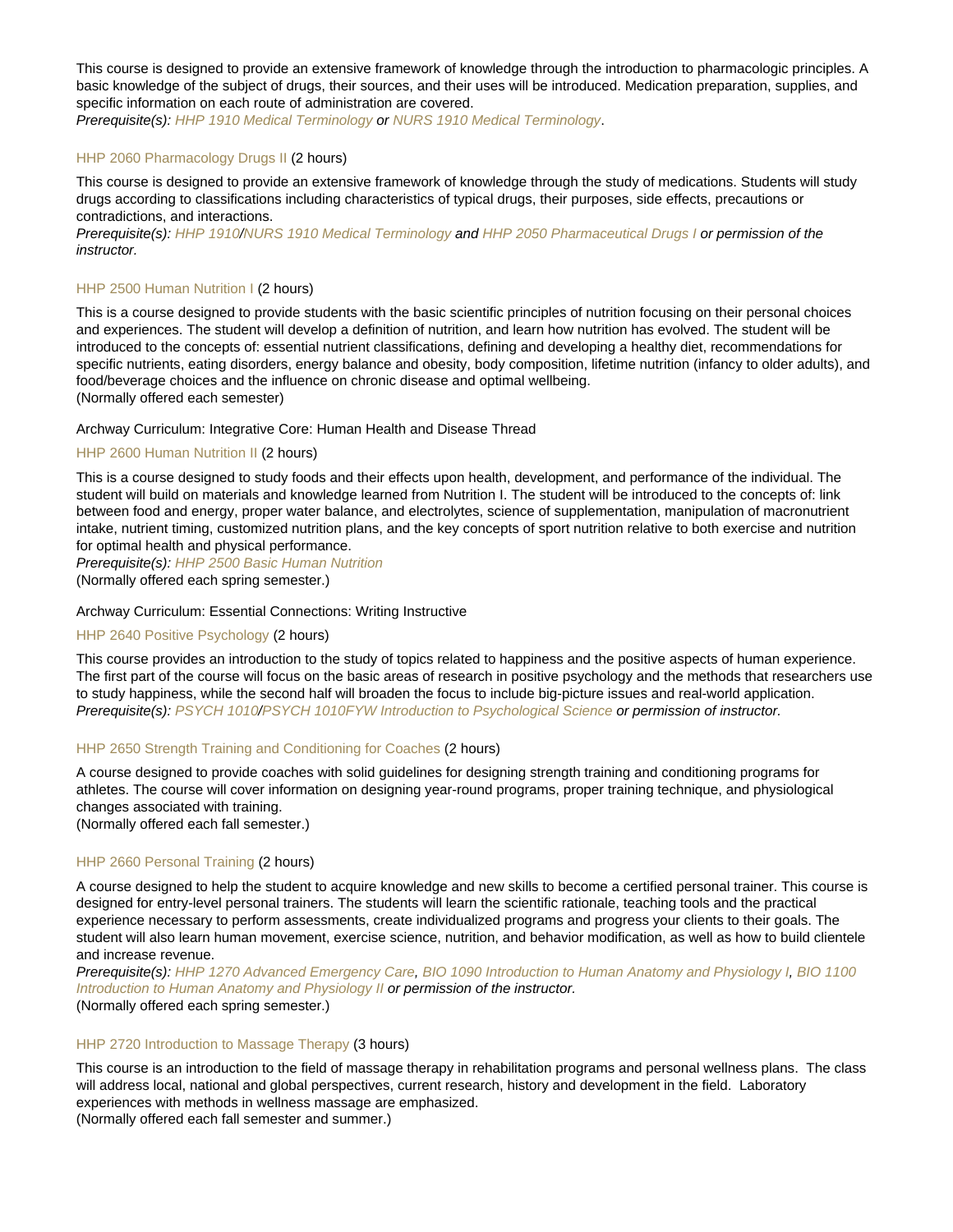# [HHP 2760 Sport and Exercise Psychology](https://catalog.nebrwesleyan.edu/node/318166) (2 hours)

This course examines psychological theories and practices related to sport and exercise behavior. The course is designed to introduce you to the field of sport and exercise psychology by providing a broad overview of the major topics in the area. (Normally offered each spring semester.)

# [HHP 2780 Curriculum and Methodology for Elementary Health and Physical Education](https://catalog.nebrwesleyan.edu/node/317820) (3 hours)

An examination of the objectives of an elementary health and physical education program and the development of a curriculum to meet these objectives. An introduction to teaching methods and class management skills are utilized in these programs. This course is designed for elementary education majors.

Prerequisite(s): Sophomore standing.

(Normally offered each fall semester.)

# [HHP 2800 Cardiac Rehabilitation](https://catalog.nebrwesleyan.edu/node/317821) (2 hours)

A course designed to introduce students to clinical exercise. This course will involve learning basic cardiovascular physiology, the phases of cardiac rehabilitation, and appropriate exercise and testing procedures. Introduction to interpreting electrocardiograms and case-study analyses are also included.

Prerequisite(s): [BIO 1090 Introduction to Human Anatomy and Physiology I](https://catalog.nebrwesleyan.edu/cc/2021-2022/course/361238) and [BIO 1100 Introduction to Human Anatomy and](https://catalog.nebrwesleyan.edu/cc/2021-2022/course/361721) [Physiology II](https://catalog.nebrwesleyan.edu/cc/2021-2022/course/361721).

(Normally offered each spring semester.)

# [HHP 2920 Sport Facility and Event Management](https://catalog.nebrwesleyan.edu/node/317822) (3 hours)

This course examines the sports industry in relation to facility design, facility maintenance and risk management of operating sporting and recreational facilities.

(Normally offered each spring semester.)

# [HHP 2970 Field Experience: Student Health and Fitness Coaching](https://catalog.nebrwesleyan.edu/node/317823) (1-3 hours)

This course is designed to provide students with on-the-job experience in health and fitness coaching. The purpose of a field experience is to help students make the transition from student to professional. This course will go through an entire health and fitness coaching experience starting with the client recruitment, initial evaluation, goal setting, health guidance and planning (exercise and nutrition), and final evaluation. You must be signed up for credit while completing hours or the hours toward your field experience do not count. May be repeated for a maximum of 6 credit hours. P/F Only.

Prerequisite(s): [HHP 1270 Advanced Emergency Care,](https://catalog.nebrwesleyan.edu/cc/2021-2022/course/360354) [HHP 2500 Basic Human Nutrition](https://catalog.nebrwesleyan.edu/cc/2021-2022/course/360373), and HHP-2660 or HHP-2650, and approval of instructor.

#### [HHP 3000 Coaching Practicum](https://catalog.nebrwesleyan.edu/node/317824) (3-6 hours)

Practical experience in coaching in interscholastic athletic programs. The student will work with an athletic team throughout a season and will be involved with all aspects of the program. This course requires a considerable amount of commitment from the student. May be repeated for a maximum of 6 credit hours.

Pass/Fail only.

Prerequisite(s): Approval of the coaching advisor.

# Archway Curriculum: Essential Connections: Experiential Learning: Intensive

#### [HHP 3100 Worksite Health Promotion](https://catalog.nebrwesleyan.edu/node/317825) (3 hours)

A course designed to introduce students to concepts and practices relating to worksite health promotion. Students will learn how to develop, implement, and evaluate wellness promotion programs. Students will complete a 20-hour field experience in an assigned worksite in the community to provide invaluable experience. (Normally offered each fall semester.)

#### [HHP 3120 Motor Learning and Control](https://catalog.nebrwesleyan.edu/node/318168) (3 hours)

A course that will introduce students to current understandings of how complex motor skills are initially learned, and how they are controlled and refined with practice, from a behavioral point of view. A variety of activities will provide students with practical examples to deepen understanding. This course has applications to general exercise science, physical therapy, and coaching. (Normally offered each fall semester.)

## [HHP 3210 Current Issues and Ethics in Sport](https://catalog.nebrwesleyan.edu/node/318169) (3 hours)

This is a course designed to introduce students to ethical theories and thinking through the analysis of major issues present in today's sporting landscape. Students will be engaged in discussions of the past, current and future nature of sport and the issues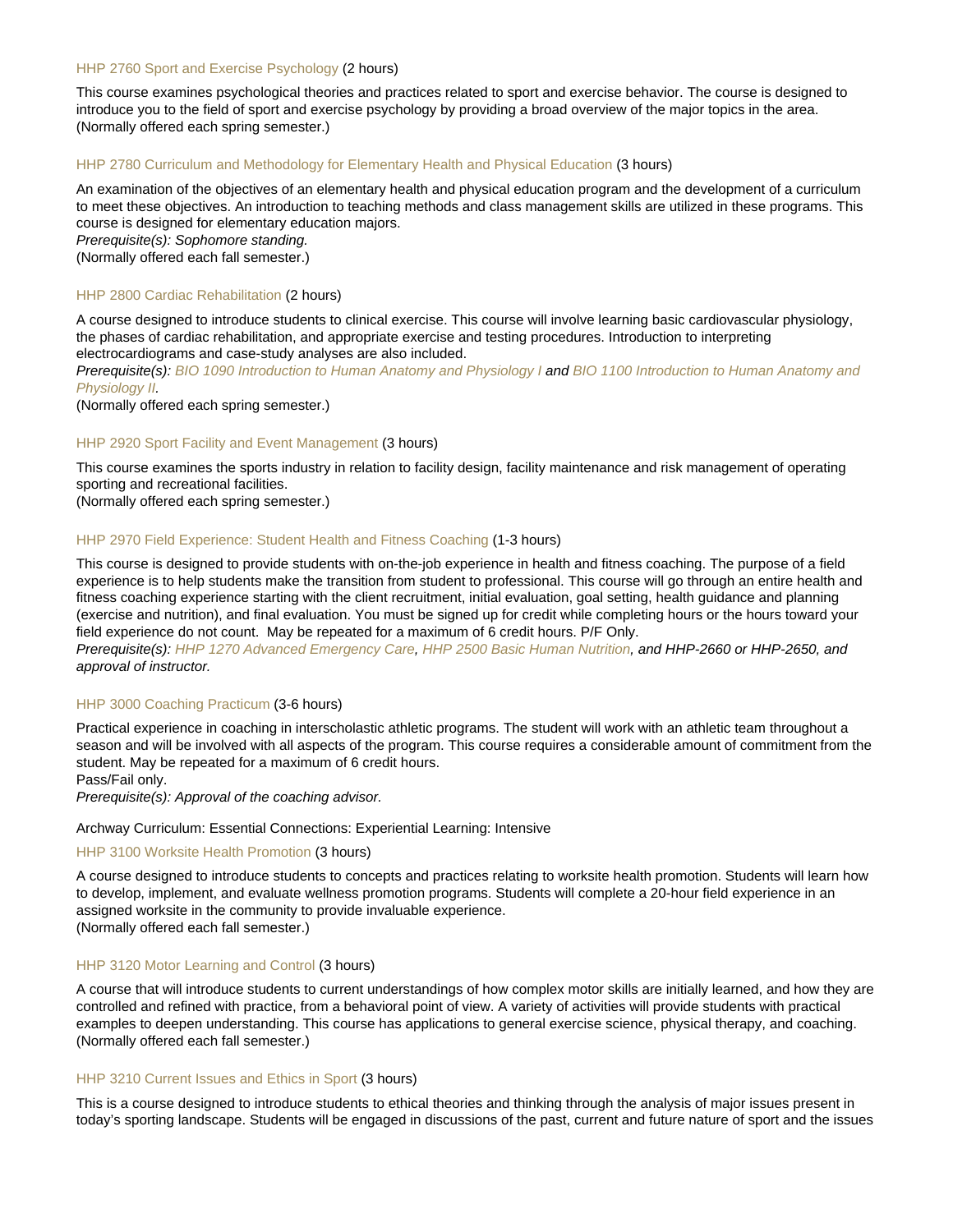that affect both sport and society in order to better understand the ethical dilemmas that face current and future sport managers/administrators, participants, health professionals, coaches, academics and consumers. (Normally offered each spring semester.)

Archway Curriculum: Essential Connections: Discourse Instructive

[HHP 3330 Health Assessment](https://catalog.nebrwesleyan.edu/node/317827) (3 hours)

See AT-3330.

# [HHP 3500 Planning and Implementing Elementary Physical Education Programs](https://catalog.nebrwesleyan.edu/node/317828) (3 hours)

A course designed for students interested in teaching elementary physical education. Topics include curriculum development, teaching goals and objectives, curriculum guide and lesson plans, constructing and using evaluation tools and measures, and methods and material (including technology) used in teaching elementary physical education. A 10-hour practicum experience in the elementary physical education class setting is required.

Prerequisite(s): Acceptance into the Teacher Education Program or permission of the department chair, and junior standing. (Normally offered every odd fall semester.)

#### [HHP 3550 Planning and Implementing Health Education Programs](https://catalog.nebrwesleyan.edu/node/317829) (3 hours)

A course designed for students interested in teaching elementary, middle school and secondary health education. Topics include curriculum development, teaching goals and objectives, the study of health content, a framework for comprehensive school health education program, teaching strategies, curriculum guide development and lesson planning, constructing and using evaluation tools and measurements, methods and material (including technology) used in teaching health education. A 10-hour practicum experience in health education will be required.

Prerequisite(s): Acceptance into the Teacher Education Program or permission of the department chair, and junior standing. (Normally offered every even spring semester.)

# [HHP 3600 Planning and Implementing 7-12 Physical Education Programs](https://catalog.nebrwesleyan.edu/node/317830) (3 hours)

A course designed for students interested in teaching middle and/or secondary physical education. Topics include curriculum development, teaching goals and objectives, curriculum guide and lesson plans, constructing and using evaluation tools and measures, and methods and materials (including technology) used in teaching middle and/or secondary physical education. A 10- hour practicum experience in the middle and/or secondary physical education class setting is required. Prerequisite(s): Acceptance into the Teacher Education Program or permission of the department chair, and junior standing. (Normally offered every odd spring semester.)

#### [HHP 3650 Planning and Implementing Adapted Physical Education Programs](https://catalog.nebrwesleyan.edu/node/317831) (3 hours)

A course designed to include current research findings and the best practices to assist professionals in designing and implementing appropriate physical education programs for individuals with disabilities. Prerequisite(s): Acceptance into the Teacher Education Program or permission of the department chair, and junior standing. (Normally offered summers and each spring semester.)

#### [HHP 3700 Sport Law and Governance](https://catalog.nebrwesleyan.edu/node/318616) (3 hours)

This course is designed to provide students with an introduction to the U.S. legal system as presented and applied to contexts within the sport industry. Students will also be introduced to fundamental legal principles of significance to sport management. Students will analyze numerous cases and the legal concepts and analyses presented to gain a deeper understanding of legal issues in various coaching, governance, management, and sport participation scenarios. (Normally offered each fall semester.)

#### Archway Curriculum: Essential Connections: Writing Instructive

# [HHP 3710 Sport Law 1](https://catalog.nebrwesleyan.edu/node/317832) (2 hours)

A course designed to provide students with an introduction to the U.S. legal system as presented and applied to contexts of relevant to the sport industry. Students will also be introduced to fundamental legal principles of significance to sport management. Students will analyze numerous cases and the legal concepts and analyses presented to gain a deeper understanding of legal issues in various coaching, governance, management, and sport participation scenarios. Prerequisite(s): Sophomore standing. (Normally offered each fall semester.)

# [HHP 3720 Healthcare Policy](https://catalog.nebrwesleyan.edu/node/320026) (2 hours)

This course will focus on the inner workings of health care policymaking, from the legislative process to socioeconomic impacts, and reveals both modern and historical perspectives in detail. The student will explore factors that shape the U.S. health care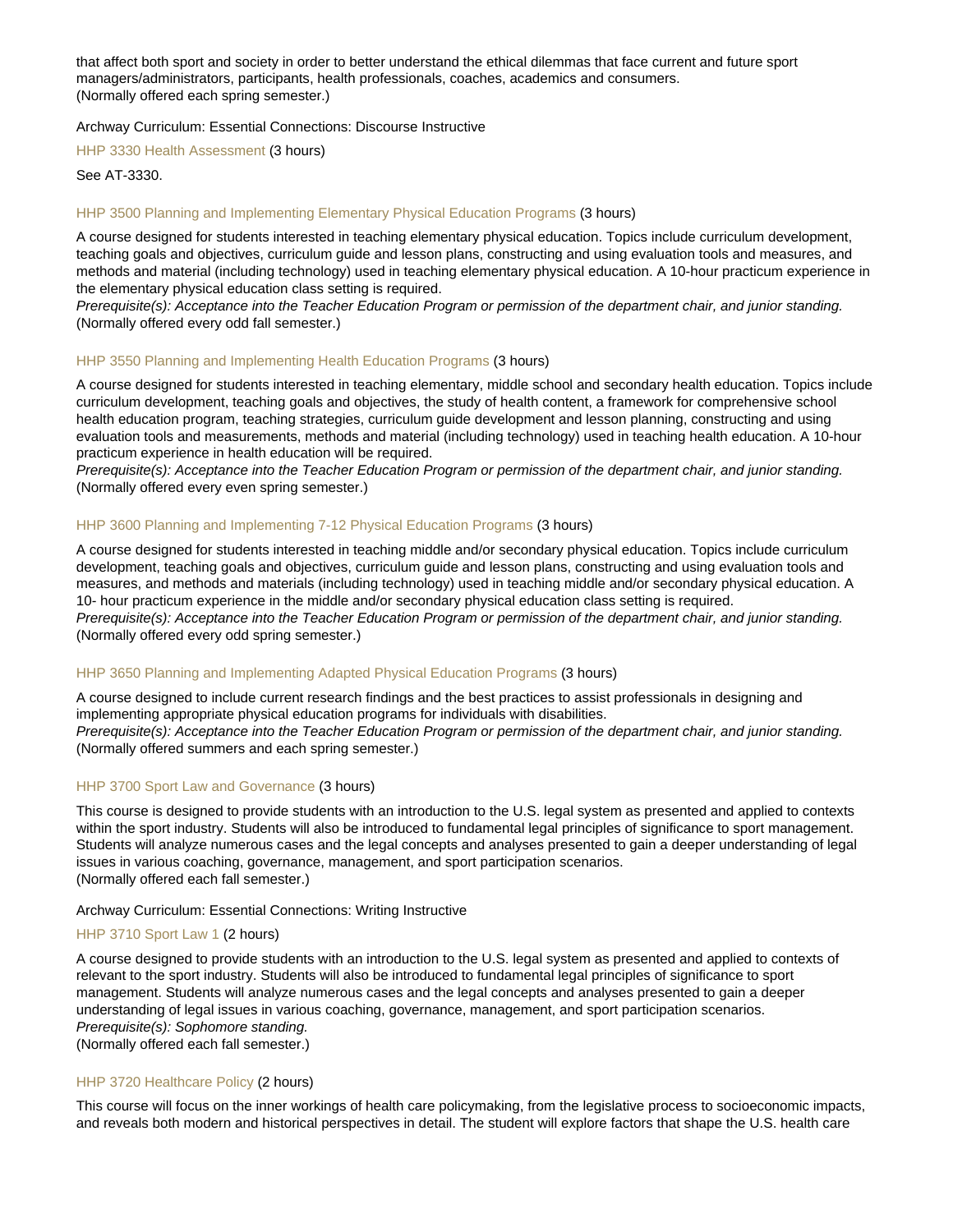system and policy, such as values, government, and private players, and compares them to other countries for international context.

Prerequisite(s): Junior standing or permission of instructor.

# Archway Curriculum: Integrative Core: Human Health and Disease Thread

# [HHP 3730 Sports Marketing and Communication](https://catalog.nebrwesleyan.edu/node/317833) (3 hours)

This course will introduce students to the application of basic principles of marketing to the sport industry with an emphasis on intercollegiate athletics, professional sport and multisport club operations. The function of the course is threefold: 1) to provide students with a broad appreciation of marketing; 2) to provide students with an up-to-date understanding of marketing concepts as they are currently being applied in various sport management contexts; and 3) to provide a foundation for those students who plan to do advanced study and work in marketing, consumer behavior, and related fields. (Normally offered each fall semester.)

#### [HHP 3800 Research and Statistical Methods - I](https://catalog.nebrwesleyan.edu/node/317835) (2 hours)

Research and Statistical Methods is designed for junior or senior-level HHP majors to develop an understanding of the research process and the rationales for basic behavioral statistics in the field of exercise science. This class will focus on the creation of a research proposal for exercise science and on developing reading, writing, and practical skills to interpret and conduct research. Prerequisite(s): [HHP 3850 Biomechanics](https://catalog.nebrwesleyan.edu/cc/2021-2022/course/360394) and [HHP 4150 Physiology of Exercise](https://catalog.nebrwesleyan.edu/cc/2021-2022/course/360397) or permission of instructor. (Normally offered each fall semester)

Archway Curriculum: Essential Connections: Writing Instructive Archway Curriculum: Essential Connections: Discourse Instructive

# [HHP 3810 Research and Statistical Methods - II](https://catalog.nebrwesleyan.edu/node/317836) (2 hours)

This course is designed to help students develop an understanding of the research process and the rationales for basic behavioral statistics. This class will focus on developing skills to conduct a research study, analyze results, and complete the research paper. Students will present their research proposal to recruit subjects, give an informal elevator speech regarding the state of their research project, and at the end of the course, formally present their research study at the NWU Student Symposium.

Prerequisite(s): HHP-3800 or permission of instructor.

(Normally offered each spring semester.)

#### Archway Curriculum: Essential Connections: Speaking Instructive

# [HHP 3850 Biomechanics and Kinesiology](https://catalog.nebrwesleyan.edu/node/317837) (4 hours)

This course integrates physics with human movement to provide understanding of human movement from a kinetic and kinematic perspective. Students will explore and apply these principles to a human movement or exercise of their choice. In the later part of the course, students will be exposed to the detailed structural kinesiology of the musculoskeletal system. Prerequisite(s): [BIO 1090 Introduction to Human Anatomy and Physiology I](https://catalog.nebrwesleyan.edu/cc/2021-2022/course/361238) and junior standing. (Normally offered each spring semester.)

#### [HHP 4150 Physiology of Exercise](https://catalog.nebrwesleyan.edu/node/317840) (4 hours)

This course explores the physiological effects and adaptations of exercise using a system approach. Students will be exposed to the latest research in the field that contributes to our understanding of how the human body is designed for exercise and movement. Practical application of these principles will be explored during class and throughout the laboratory experience. One 1.5 hour lab per week.

Prerequisite(s): [BIO 1100 Introduction to Human Anatomy and Physiology II](https://catalog.nebrwesleyan.edu/cc/2021-2022/course/361721) and junior standing. (Normally offered each fall semester.)

## [HHP 4220 Sport Finance](https://catalog.nebrwesleyan.edu/node/317842) (3 hours)

This course examines the sports industry in relation to the principles of budget, finance, and economics. Students will gain an understanding of financial management within the sport context. Prerequisite(s): Junior standing. (Normally offered each spring semester.)

#### [HHP 4250 Exercise Testing and Programming](https://catalog.nebrwesleyan.edu/node/317843) (3 hours)

This course provides students hands-on learning of the laboratory and field tests used for assessing physical fitness and body composition for health and performance. Test results are used in developing individualized exercise programming to improve cardiorespiratory fitness, muscular fitness, body weight and body composition, as well as flexibility. Prerequisite(s): [HHP 4150 Physiology of Exercise](https://catalog.nebrwesleyan.edu/cc/2017-2018/course/317840).

(Normally offered each spring semester.)